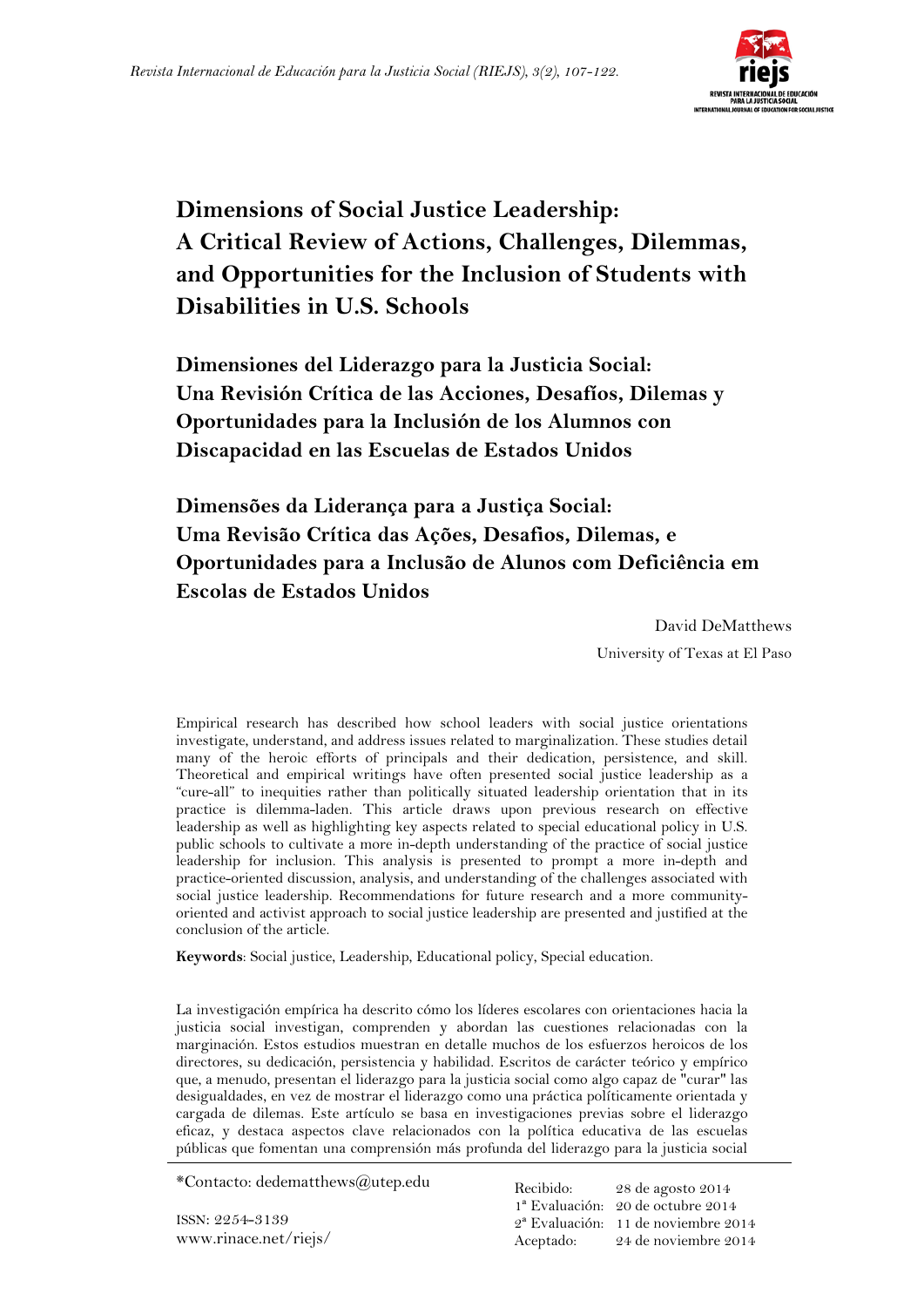para la inclusión. Este análisis se presenta para provocar una mayor profundidad y discusión orientada a la práctica, el análisis y la comprensión de los retos asociados con el liderazgo para la justicia social. Se presentan y justifican en las conclusiones del artículo algunas recomendaciones para futuras investigaciones y un enfoque más orientado a la comunidad y activista con el liderazgo para la justicia social.

**Descriptores**: Justicia social, Liderazgo, Política educativa, Educación especial.

A pesquisa empírica descreveu como líderes para a da justiça social investigam, compreender e resolver problemas de marginalização. Esses estudos mostram em detalhes muitos dos esforços heroicos dos líderes, a dedicação, a persistência e habilidade. Escritos de caráter teórico e empírico, muitas vezes exibem líderes capazes de "curar" desigualdades, em vez de mostrar liderança como uma prática politicamente orientada e cheio de dilemas. Este artigo é baseado em pesquisas anteriores sobre a liderança eficaz, e destaca os aspectos fundamentais da política de educação nas escolas públicas que promovam uma compreensão mais profunda da liderança para a justiça social para a inclusão. Essa análise é apresentada para causar maior profundidade e discussão orientada para a prática, análise e compreensão dos desafios associados com a liderança para a justiça social. Nós apresentamos e justificam as conclusões do artigo algumas recomendações para futuras pesquisas e uma liderança mais voltado para a comunidade e ativista para abordagem de justiça social.

**Palavras-chave**: Justiça social, Liderança, Política de educação, Educação especial.

### **Introduction**

The practice of social justice leadership in schools that serve high-poverty communities or historically marginalized student groups is of tremendous importance to explore, examine, understand, and further develop within countries and internationally. Research in the United States has primarily investigated school leaders –whether they are principals, assistant principals, or teachers– leading in ways that promote equity, expand inclusive opportunities, increase educational outcomes, and empower marginalized communities (Bogotch, 2002; Dantley & Tillman, 2006; DeMatthews & Mawhinney, 2014; Theoharis, 2007; Theoharis & O'Toole, 2011; Wasonga, 2009). The heroic efforts of school leaders are being documented in this emerging literature, as are their expertise, passions, patience, kindness, and stubborn persistence to address deep-rooted problems. Many scholars are also exploring the meaning and nature of social justice leadership through opinion pieces and conceptual papers while others have developed frameworks for preparing social justice-oriented principals, assistant principals, and teacher leaders (Brown, 2004, 2006; Capper, Theoharis, & Sebastian, 2006; Jean-Marie, Normore, & Brooks, 2009; McKenzie et al., 2008).

Recently, scholars have begun to critique the collective body of work on the topic in order to provide greater clarity to the meaning of social justice leadership and to set new directions for research, practice, and principal preparation guidelines (Capper & Young, 2014; Furman, 2012). One major criticism that has emerged is the literature's limited body of empirical research, mostly in the form of case study research, with each study focusing on only one or two equity issues in a school while ignoring others (Furman, 2012). For example, a study of social justice leadership may focus primarily on students with disabilities and inclusion but ignore the inclusion of English language learners. Second, empirical research has focused almost entirely on the principal while ignoring other stakeholders that may be necessary to creating more equitable schools.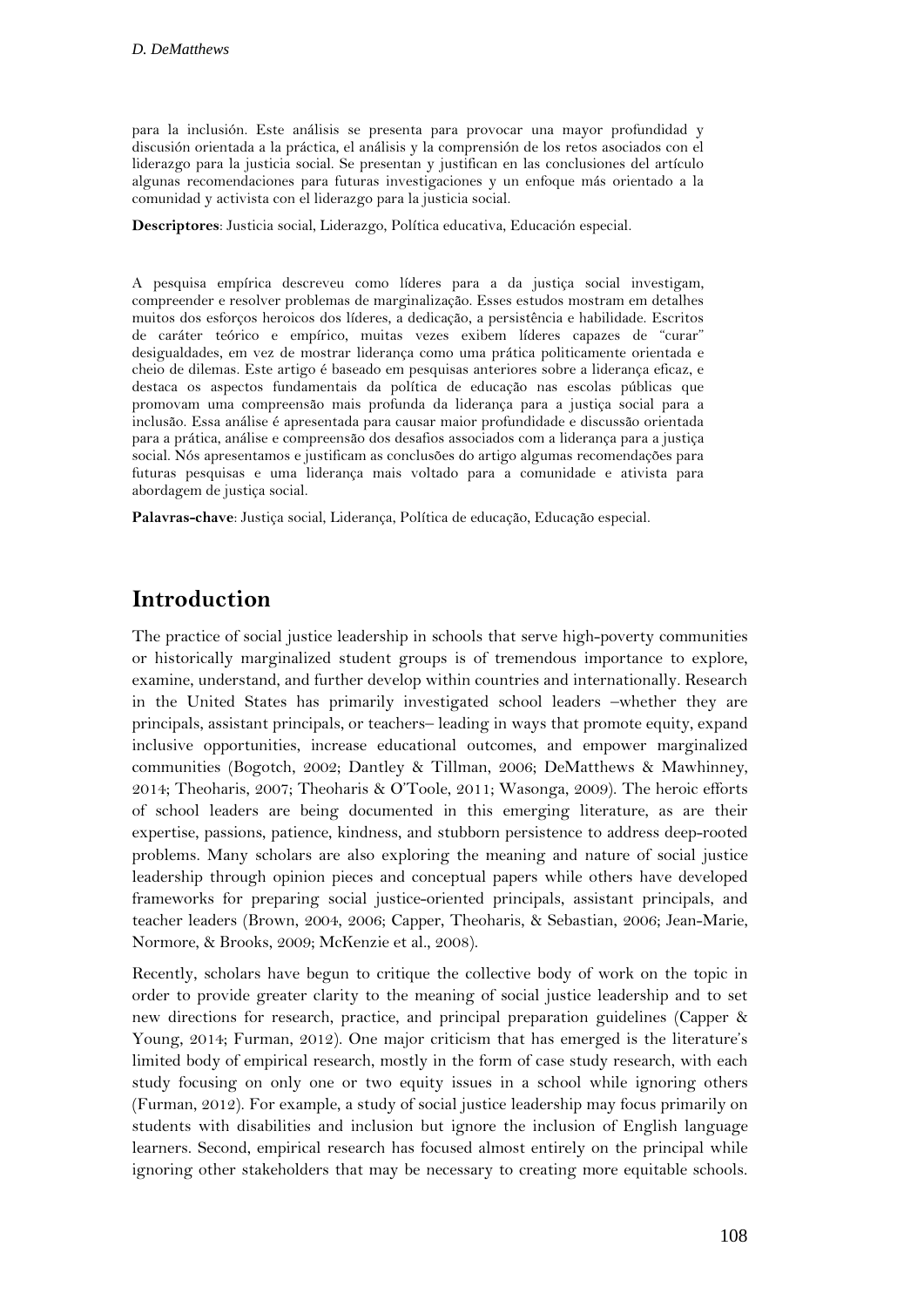Third, theoretical and empirical writings tend to be present social justice leadership as a "cure-all" or a solution to equity issues rather than a politically situated leadership orientation that can be dilemma-laden and difficult to achieve its aims given the complicated policy context of public education (Capper & Young, 2014). Taken together, these issues do not provide a comprehensive understanding of social justice leadership and its role in creating more equitable school experiences and outcomes for marginalized student groups.

This article draws upon previous empirical research to review effective leadership practices while emphasizing important dilemmas and challenges that have been largely ignored in order to cultivate a nuanced understanding of social justice leadership. Primarily, the inclusion of students with disabilities was emphasized in this article because of inclusion's connectedness to principles of social justice (DeMatthews & Mawhinney, 2014). Other social justice leadership and equity issues are weaved through the article, but not fully addressed due to space considerations. This article concludes with the recommendation that theories of social justice leadership must be adapted and revised to include a more distributed and community oriented approach to leadership. The intentions of this article are not to invalidate the practice of social justice leadership or inclusion, disparage the efforts of principals and others who engage in social justice leadership, or to dissuade further research and theoretical writings on the topic. Rather, this article was written to serve as a tool to prompt greater discussion, analysis, and understanding of the challenging equity issues school leaders confront in their daily work and to enhance understandings of how policy context, school resources, student demographics, and community issues complicate the practice of social justice leadership.

## **1. Literature review**

Context and policy are important to understanding the actions, behaviors, and challenges associated with social justice leadership. Deep-rooted challenges exist across the numerous social justice and equity issues confronted in schools. This article begins with an introduction to special education policy in the United States in order to highlight the complex policy context nested above and within schools and districts. Next, definitions and conceptualizations of inclusion are presented to highlight the complexity of inclusion in the public school context and the challenges it poses to school leaders. Then, empirical research focused on social justice leadership and inclusive leadership is examined to highlight effective practices and challenges. Finally, social justice leadership is examined through the social justice principles of recognition and redistribution to highlight the inherent dilemmas of social justice leadership in schools.

#### 1.1. Special education and inclusion

#### *1.1.1. IDEA and marginalization*

In the U.S., the Individuals with Disabilities Education Act of 2004 (IDEA, 2004) (formerly the Education for All Handicapped Children Act of 1975) is the federal policy that mandates all students with disabilities are: identified as a student with a disability; provided with a free and appropriate education and an Individualized Educational Program (IEP) in order to receive an educational benefit; and educated in the least restrictive environment determined by a team of teachers and parents. The law also established disability classification types, an expectation for ongoing progress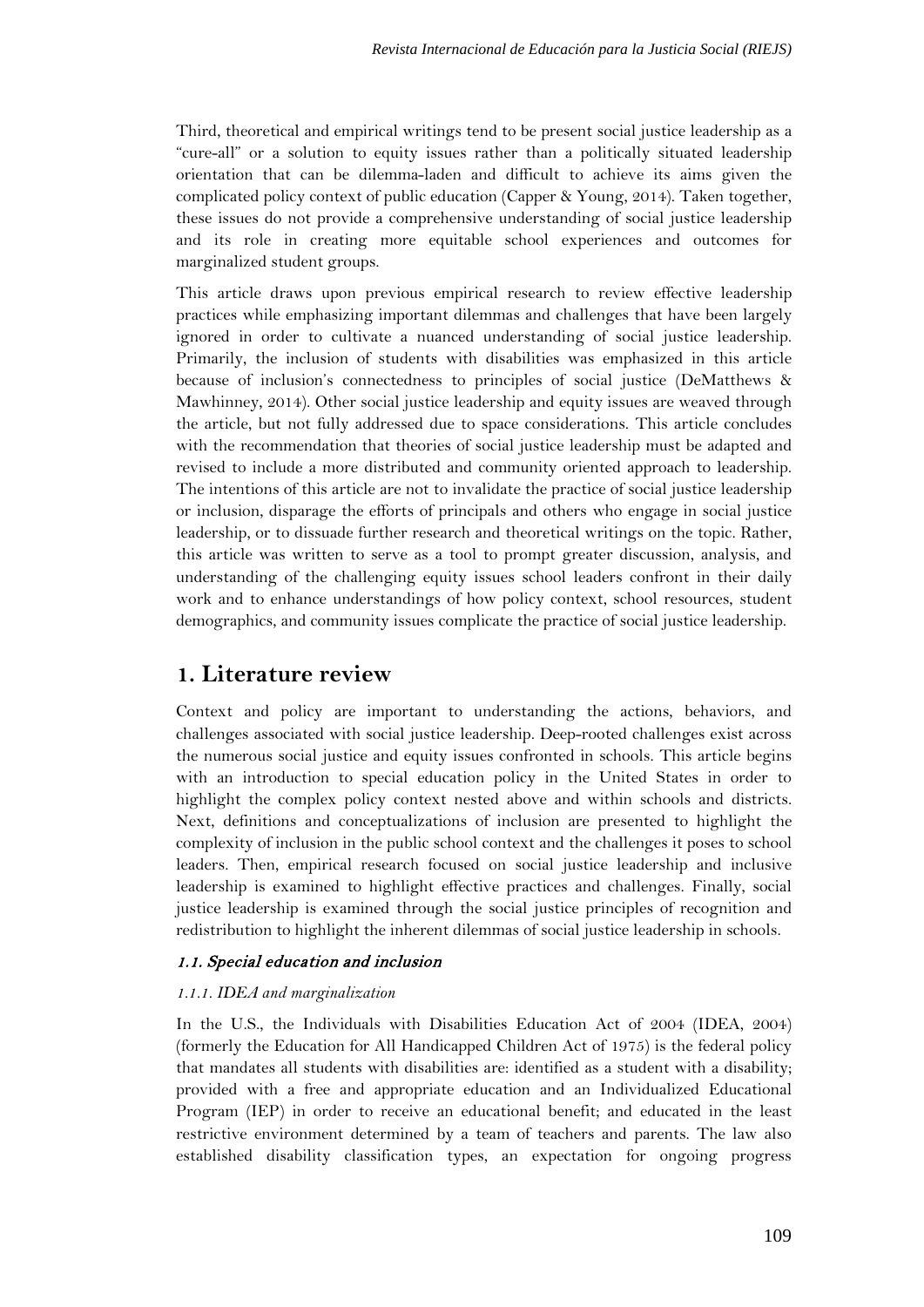monitoring, student disciplinary guidelines, and a system of due process to remedy disagreements between parents and schools. The positive impact of IDEA is undeniable. All students with disabilities, regardless of the nature or severity of the disability, receive a free education, and are now more likely to be educated with their non-disabled peers. IDEA is not without criticism. Many scholars contend IDEA is underfunded, creates rigid labels that marginalize students, and contributes to racial and class-based discrimination of students already inherent in schools and society (Milner, 2010). Researchers in the U.S. have documented disparities in special education identification, placement decisions, and student outcomes for decades (Artiles & Trent, 1994; Blanchett, 2006; Donovan & Cross, 2002; U.S. Department of Education, 2013). African American students and students living in poverty are more likely to be identified with an emotional, behavioral, or intellectual disability and more likely to be segregated from their non-disabled peers than White students (U.S. Department of Education, 2013). Many African American students and students in poverty attend urban public school districts that have systematically established segregated, under-resourced, and lowperforming systems that marginalize and isolate students (DeMatthews & Mawhinney, 2013; Harry & Klinger, 2006).

The intersection of race and poverty are important variables associated with the marginalization of students with disabilities because these variables influence the educational policies, curriculum, expectations for, and experiences of students. Historical, social, cultural, and economic features of U.S. society have created systems that benefit White students at the expense of other racial/ethnic groups with repercussions for African American students and other non-White race/ethnicities (Ladson-Billings & Tate, 1995). Dutro (2010) argues that curriculum should "allow children to see themselves, access experiences that differ from their own, and foster talk about issues of equity and social justice" (p.257). Yet, some teachers don't value engaging students with culturally relevant curricula or learning experiences (Milner, 2010) and maintain deficit perspectives of children because of their racial or economic backgrounds. Given this context it is not surprising that researchers have discovered that many educators respond more severely to similar student behavior issues in schools that primarily serve African American and Hispanic students in comparison to schools that primarily serve White students (Gregory, Skiba, & Noguera, 2010; Milner, 2010).

The impact of racial and class-based discrimination creates significant barriers for marginalized student populations that contribute to the inappropriate identification and segregation of students in special education programs. The long-term outcomes of this system helps to explain disproportionate achievement, suspension, expulsion and dropout rates, and the maintenance of a special education to prison pipeline for poor and minority children (Christle, Jolivette, & Nelson, 2005; Darling-Hammond, 2007). These circumstances justify a linkage between social justice leadership and inclusion.

#### *1.1.2. Clarifying and defining inclusion*

Inclusion often equates to confusion in public schools. The word inclusion does not exist in IDEA and is rarely used in case law although many legal and educational scholars have attempted to make a connection between inclusion in education and the landmark Brown v. Board of Education decision that overturned the separate but equal doctrine. The legal impetus for inclusion is broadly described in the least restrictive environment (LRE) component of IDEA and states: "Each public agency must ensure that a continuum of alternative placements is available to meet the needs of children with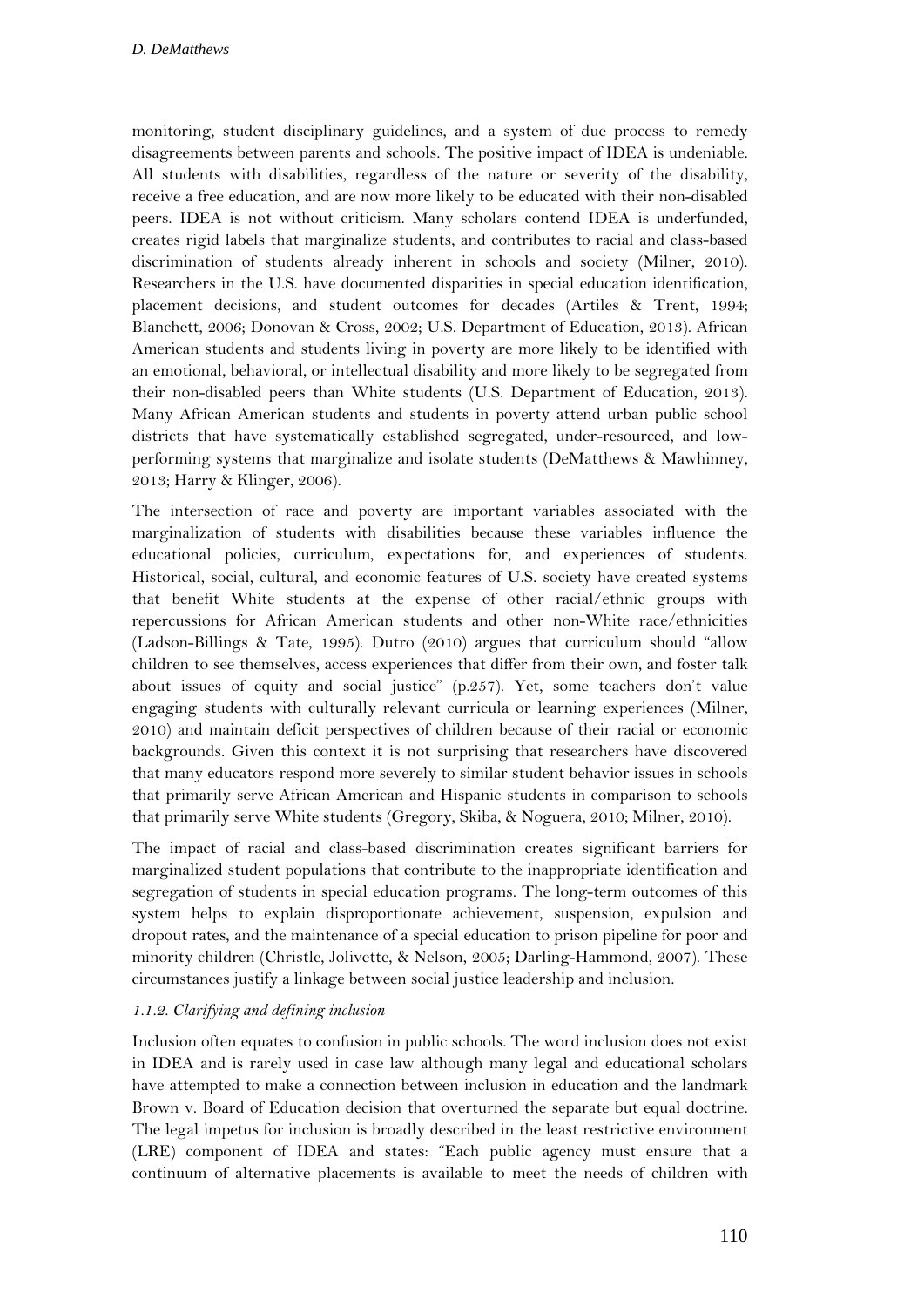disabilities for special education and related services" (§ 300.114). In other words, the inclusion of all students in the general education classroom is not mandated by IDEA because school districts are required to ensure a variety of placement options exist that range from highly segregated to fully inclusive general education classrooms.

Many education scholars hold contrasting views on inclusion and how students with disabilities should be educated. As a result, a continuum of inclusion definitions exist ranging from fully inclusive for all students regardless of the nature and severity of the disability to definitions that assume full inclusion is somewhat unrealistic in the immediate future due to the lack of coherence across educational policies, school district structures that segregate students, and school cultures and staff capacity. Some inclusion definitions recognize how student groups have been marginalized and how special education policies can further contribute to their marginalization. For example, Katzman (2007) defined inclusion as "an educational philosophy that calls for schools to educate all learners including students with disabilities in high-quality, age-appropriate general education classrooms in their neighborhood schools" (p.129). Slee (2007) defined inclusion as "not the adaptation or refinement of special education. It is a fundamental rejection of special education's and regular education's claims to be inclusive. Inclusion demands that we address the politics of exclusion and representation" (p.164). Udvari-Solner and Kluth (1997) expanded on the politics of exclusion:

> *Inclusive schooling propels a critique of contemporary school culture and thus, encourages practitioners to reinvent what can be and should be to realize more humane, just and democratic learning communities. Inequities in treatment and educational opportunity are brought to the forefront, thereby fostering attention to human rights, respect for difference and value of diversity.* (p. 142).

Inclusion definitions of what schools should be like under optimal conditions are often difficult to reconcile when considering the imperfect and challenging conditions that most public schools operate under. Schools often lack the resources, training, community consensus, district support, and expertise necessary to make such drastic shifts in thinking and administering education. These challenging conditions tend to be more extreme in schools that serve high proportions of African American and Hispanic students. These imperfect conditions have tempered other definitions of inclusion. Osgood (2005) described inclusion as "more of an ideal than an idea, one to which schools should continually aspire but also one that remains unobtainable in the foreseeable future" (p.200). DeMatthews and Mawhinney (2013) argued "scholars must recognize the inclusion of all students may not be immediately obtainable during transitional reform periods because inclusive reforms often confront obstacles that cannot be remedied in the short-term" (p.8).

This article does not take a particular stance on how inclusion should be defined beyond the following remarks. Primarily, it should not be assumed that any type of leadership action that transitions students with disabilities into the general education classroom is equal or just. Physically moving bodies into the same room as other students is not synonymous with inclusion because placing a student with a disability into the general education classroom does not mean they will be included in all the social, emotional, and academic experiences. In certain instances, students with disabilities are placed in inclusive classrooms for compliance reasons or to comply with parent demands, but remain isolated because they are unable to access curriculum, teacher support, and other valuable opportunities and experiences. Students with disabilities are truly included when they have equitable access to curriculum, resources, opportunities, and can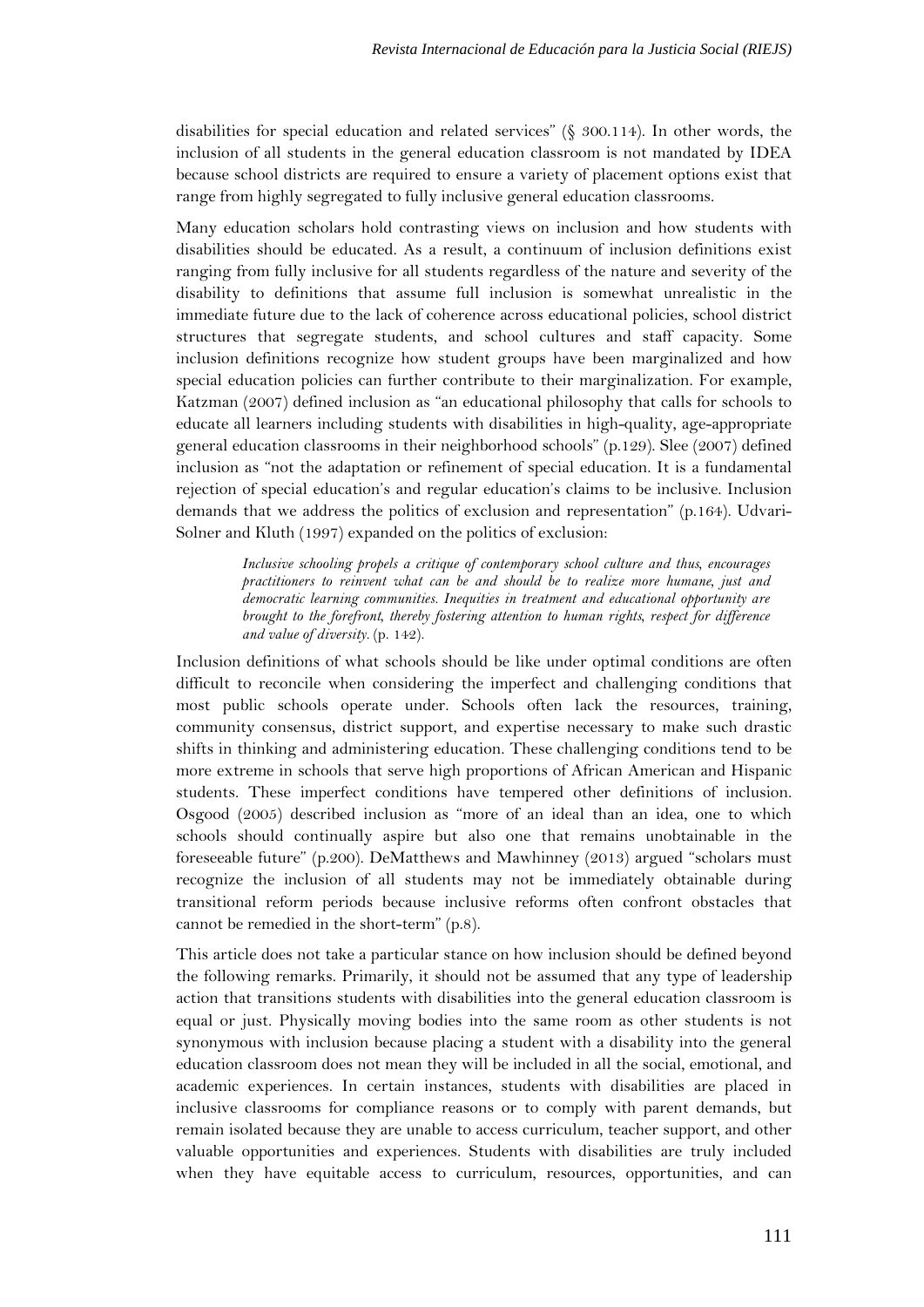meaningfully benefit from those opportunities. Accordingly, schools are inclusive when school leaders engage in social justice leadership actions that transform the values, beliefs, culture, and capacity of the entire school community.

### 1.2. Inclusive schools and social justice leadership

#### *1.2.1. Inclusive schools and effective leadership*

Although the concept of inclusion is difficult to define, inclusive schools tend to (a) welcome all students and families; (b) have faculty and staff that embrace inclusive values and accept teaching all students as part of their job; (c) have formal structures in which groups of teachers utilize formal and informal data to track student progress, analyze data, problem solve academic or behavioral challenges, and develop action plans with interventions and goals; (d) efficiently and flexibly utilize human capital and other resources; and (e) provide high-quality professional development for skills associated with co-teaching, co-planning, and meeting the diverse needs of all students (Billingsley, Carlson, & Klein, 2004; DeMatthews, 2015; Salisbury & McGregor, 2002; Theoharis & O'Toole, 2011; Waldron, McLeskey, & Redd, 2011; Youngs, 2007). Effective school leadership practices contribute to these characteristics. Table 1 details research findings that connect effective school leadership practices to the development of an inclusive school.

| <b>CHARACTERISTICS OF</b><br><b>INCLUSIVE SCHOOLS</b>                                         | <b>EFFECTIVE LEADERSHIP PRACTICE</b>                                                                                                                                                                                                                                                                                                                                               |
|-----------------------------------------------------------------------------------------------|------------------------------------------------------------------------------------------------------------------------------------------------------------------------------------------------------------------------------------------------------------------------------------------------------------------------------------------------------------------------------------|
| School environment that<br>is welcoming to all                                                | Principals welcome teachers, parents, and community stakeholders<br>to meaningfully engage in the school. Principals also model inclusive<br>values by encouraging democratic decision-making, open forums,<br>and inviting marginalized families to the school (Griffith, 1999;<br>Hallinger & Heck, 1998; Leithwood, Patten, & Jantzi, 2010;<br>Theoharis & O'Toole, 2011)       |
| Faculty embrace<br>inclusion and accept<br>teaching all students                              | Principals influence student achievement by setting directions and<br>expectations for faculty and staff. They help to establish goals,<br>shared understandings, and a school culture that is motivated to<br>perform at high levels (Holmes, Clement, & Albright, 2013;<br>Jacobson, 2011; Leithwood, Louis, Anderson & Wahlstrom, 2004;<br>Pazey & Cole, 2013)                  |
| Structures to track<br>student progress, analyze<br>data, problem-solve, and<br>develop plans | Principals draw upon instructional leadership and distributed<br>leadership practices to establish teacher teams that collect, analyze,<br>and develop action plans based on student data (DeMatthews, 2015;<br>May & Supovitz, 2011; Neumerski, 2013; Robinson, 2010; Stoll et al.,<br>2006)                                                                                      |
| Efficient and flexible use<br>of resources                                                    | Principals pay close attention to the organizational features of their<br>schools and modify, adapt, or develop systems that meet the needs of<br>all students. (Horng & Loeb, 2010; Nanus, 1992; Odden, 2011;<br>Sorenson & Goldsmith, 2011)                                                                                                                                      |
| High-quality professional<br>development                                                      | Principals ensure teachers have access to high-quality learning<br>opportunities (Hallinger, Lee, & Ko, 2014; Neumerski, 2013) and<br>offer: "intellectual stimulation, providing individualized support<br>and providing appropriate models of best practices and beliefs<br>considered fundamental to the organization" (Leithwood, Louis,<br>Anderson & Wahlstrom, 2004, p. 9). |

Note: prepared by the author.

The characteristics of inclusive schools are associated with effective leadership actions, but implementing inclusion brings complexity that requires collaboration and a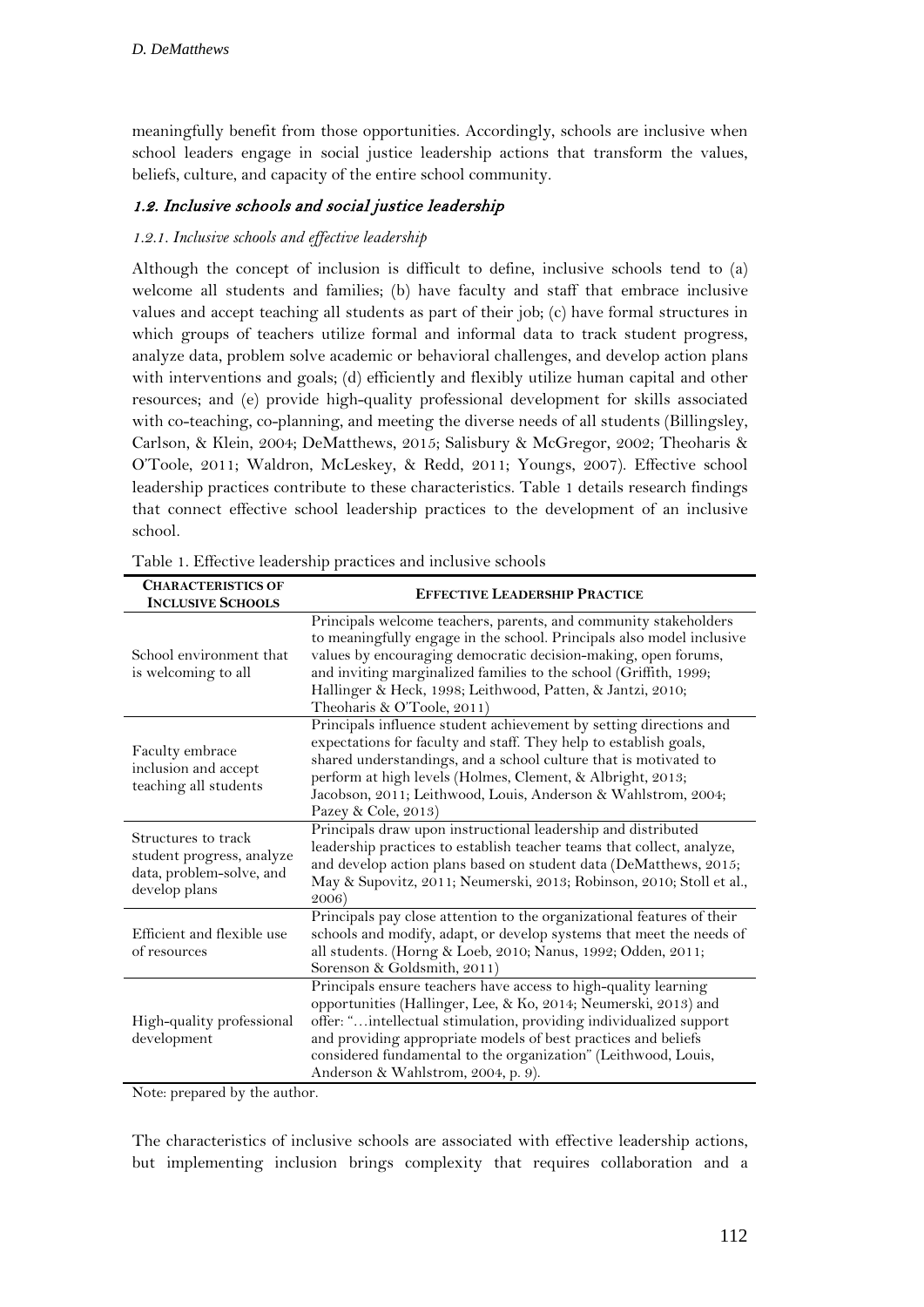distribution of leadership and tasks that will be discussed in greater detail at the conclusion of this article. The complexities of creating a more inclusive school involves three broad areas: technical/legal, pedagogical/curricular, and collaborative. Technical and legal complexities are related to federal, state, and district policies and require that principals and teachers understand these issues, follow appropriate procedures, and maintain compliance expectations (DeMatthews, 2015). Examples of technical challenges include redeveloping the school budget to hire an additional special education teacher to increase student access to a special education teacher while in the general education classroom or revising bell schedules, course schedules, and student caseloads to provide the necessary time for co-teaching and co-planning. These challenges are more extensive in locales where federal, state, and district special education policies are not aligned or do not promote or incentivize inclusive education programs. Legal complexity is consistent when attempting to create more inclusive schools and can be associated with the development of a student's Individualized Educational Program (IEP). The development of the IEP is guided by federal, state, and district policies and laws that require:

- A multidisciplinary team meeting of teachers, diagnosticians, parents, and student if appropriate;
- A number of written descriptions that describe a student's present levels of performance, learning goals, proposed supports and services, progress monitoring tools, and appropriate classroom environment;
- Meetings are conducted and documents are completed within pre-determined time periods; and
- Parents are provided with their right to due process when they disagree with the school district.

Effectively serving all students in an inclusive setting requires tremendous skill and expertise associated with pedagogy and assessment, skills and expertise most staff might not have at the onset of the reform (Friend et al., 2010). School leaders must ensure they can enhance teacher capacity in a number of areas including, but not limited to, developing and co-teaching lessons that meet the needs of all learners; managing behavioral, social, and emotional challenges associated with a student's disability; providing and interpreting assessments to identify and describe students' present levels of performance; managing and coordinating paraprofessionals and other instructional or behavioral support staff; utilizing assistant technology and specialized resources and intervention models; and establishing communities of inquiry and practice to effectively problem solve and create new interventions (Billingsley, 2007; Boscardin, 2007; Pazey & Cole, 2013). When school leaders and teachers do not have these skills and levels of expertise they will not be able to effectively include all students.

Teacher collaboration can be difficult in schools because most teachers have been isolated, work with limited supervision, and possess a high degree of autonomy. Yet, inclusive schools require that collaboration is ongoing and meaningful because effective co-taught lessons require teachers to consider grade level curriculum and a range of methods for differentiating and adapting instruction to meet the needs of diverse learners (Friend et al., 2010). Teachers should also be reflective of their lesson, review informal and formal assessment data, and hold discussions about re-teaching skills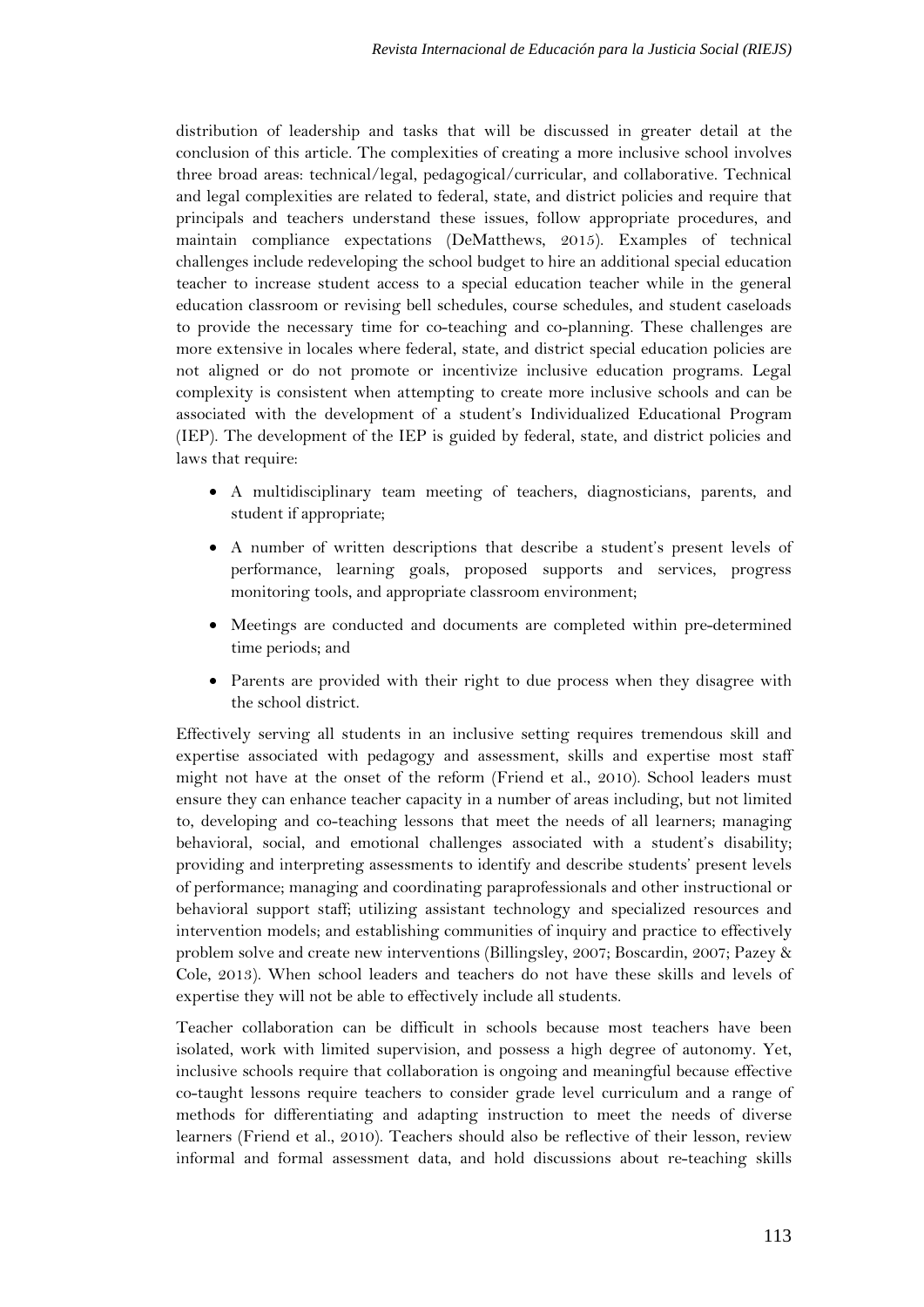students were unable to master. Collaboration is also vital with other stakeholders, including parents, because many special education-related challenges (e.g. due process complaints, decisions about student supports and services, challenging student behaviors) can be more efficiently and effectively solved when there is trust between parents and the school.

#### *1.2.2. Social justice leadership*

The empirical research focused on social justice leadership has primarily highlighted the principal as the primary change agent, although community engagement, shared decision making, and democratic leadership are often mentioned (Furman, 2012). This section will focus on the principal as the key actor or catalyst to social justice work in schools. The methods principals utilize to create inclusive schools vary based on their personal beliefs, school culture, and district policies.

Principals with social justice orientations recognize inequities that are often concealed amongst the other issues associated with the daily administration of a school because they dig deep into school policy, issues, budget, and culture with a critical eye for injustice. Social justice leadership is about recognizing the inequities in society and schools, bringing stakeholders together, and taking action (Bogotch, 2002; Dantley & Tillman, 2006). Each school has different challenges, contexts, and human dynamics that makes defining social justice leadership difficult, but its practice generally involves: (a) interrogating school policies, cultures, and community expectations; (b) identifying oppressive and unjust practices; (c) employing democratic processes to engage marginalized communities, faculty, and staff; and (d) substituting unjust practices with equitable and culturally appropriate ones (Dantley & Tillman, 2006; DeMatthews & Mawhinney, 2014; Furman, 2012; Theoharis, 2007; Wasonga, 2009).

A prevalent theme in the literature is the "action-oriented" nature of social justice leadership (Furman, 2012), which includes a heightened sense of awareness to issues of oppression, exclusion, and marginalization (Brooks & Miles, 2006). This awareness has been described as the "conscious commitment to recognizing … choosing to remove blinders and recognize the multiple needs of the children and families" (Lopez et al., 2010, p. 69). School leaders with social justice orientations have deep-rooted personal values and beliefs that allow them to confront tremendous resistance and persist in the short- and long-term (Jansen, 2006; Jean-Marie, 2008). Furthermore, these leaders recognize the importance of all stakeholders in change processes because equityoriented change can be so difficult. Vital to the practice of social justice leadership is a school leader's communication skills, emotional awareness, and ability to build meaningful and long-lasting relationships. The practice of social justice leadership becomes about connecting groups of people together (Brooks et al., 2007) while fostering collaboration, democratic dialogue (Riester, Pursch, & Skrla, 2002), and shared decision-making processes (Wasonga, 2009). Special attention is given to personal and professional relationships as well as opportunities to increase stakeholders' sense of ownership over decisions associated with the school. Theoharis (2007) found that principals resisted "the historic disconnect between marginalized families and schools … to create welcoming school climates and also reached out to the community and in particular to disenfranchised families (p. 237).

With the support of community and a wide array of stakeholders, social justice leaders recognize they have the ability to restructure school resources to develop inclusive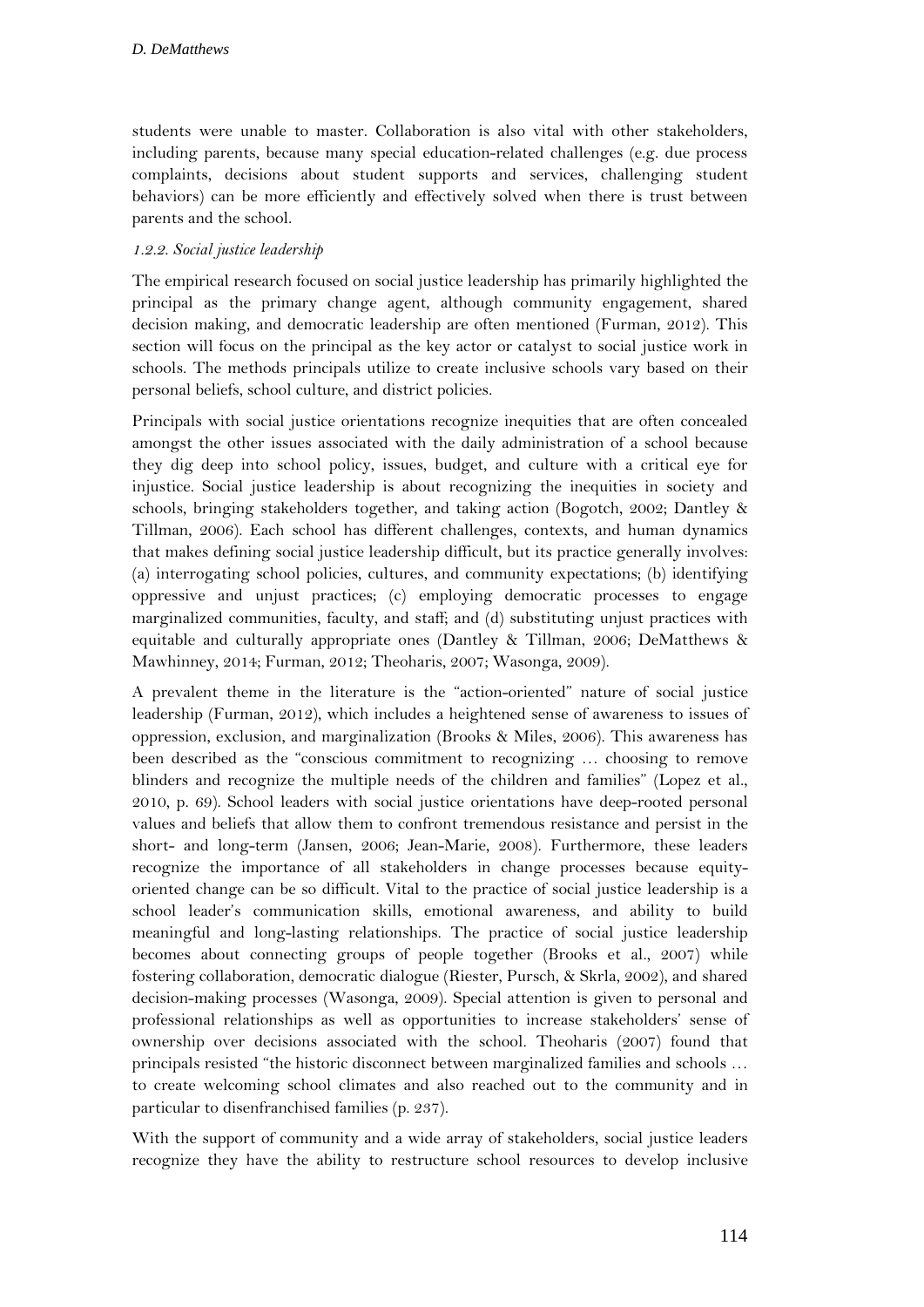programming, maximize resources and staff expertise, or grow programs that foster collaboration and culturally relevant pedagogies. Social justice leaders become visible actors who mediate conflicts, champion ideas, and raise important concerns (Scanlan, 2013; Theoharis & O'Toole, 2011). They challenge others to think about issues of social justice and question the status quote, and in doing so become activists working for change.

#### 1.3. Technical challenges and contradictions to social justice leadership

Although the empirical literature focused on social justice leadership has described many of the personal orientations, actions, and practices that contribute to the development of more socially just schools, this literature has done little to capture the tensions and challenges that arise (Capper & Young, 2014; Furman, 2012). Social justice theorists have only begun to question and explore the challenges and dilemmas of school leadership by theorizing on how principles of social justice can be at odds with each other especially when considering the various and intersecting interests of student populations or the tensions associated with academic achievement and inclusivity.

Recent research has started to uncover some of the challenges, dilemmas, and pressures principals confront when they attempt to create more inclusive schools (DeMatthews & Mawhinney, 2014; Theoharis, 2007; Theoharis & O'Toole, 2011). In part, these dilemmas exist because principals seek fast-paced change or take on too many responsibilities without building school capacity. These ideas will be further addressed in the next section. When principals are engaged in social justice leadership efforts they tend to confront resistance with significant consequences on their social justice agenda. These forms of resistance come from within the school, immediate community, district, and beyond (Capper & Young, 2014; Theoharis, 2007). Instances of resistance include the momentum of changing a status quo culture, obstructive staff views, privileged parental expectations, bureaucratic red tape and regulations, limited resources, and harmful state and federal regulations. These forms of resistance can take a great personal toll on principals and force them to reckon with their own self-esteem and senses of discouragement. Other studies focused on inclusive reforms found similar challenges. Theoharis and O'Toole (2011) found resistance from general education teachers and vocal/privileged families. DeMatthews and Mawhinney (2014) documented contradictory district policies that created social justice dilemmas, including issues with ongoing enrollment, budget, community, and student behavior created dilemmas for principals that did not always allow for a socially just outcome for all students. DeMatthews and Mawhinney (2014) concluded that:

> *The fact that persistent historical and structural marginalization not only exists but is pervasive in education underscores the fact that eliminating inequities is an ongoing struggle rather than a singular battle fought and won over the course of the school year. In reality, principals leading for social justice experience the physical, mental, and emotional ups and downs of the work, press on while engaging in ongoing battles inside and outside of the school, and learn new lessons based on past experiences. Principals that continue to engage in social justice work are truly heroic but at times imperfect, especially while leading under immensely challenging conditions.* (p. 32).

Challenges to social justice leadership can extend beyond the bureaucratic, technical, or change oriented struggles that that are the bread and butter of school leadership (Cranston, Ehrich, & Kimber, 2006). Social justice leadership work can be sorted into two principles: redistribution and recognition. The principle of recognition is about defending the identity of marginalized groups with the purpose of reimagining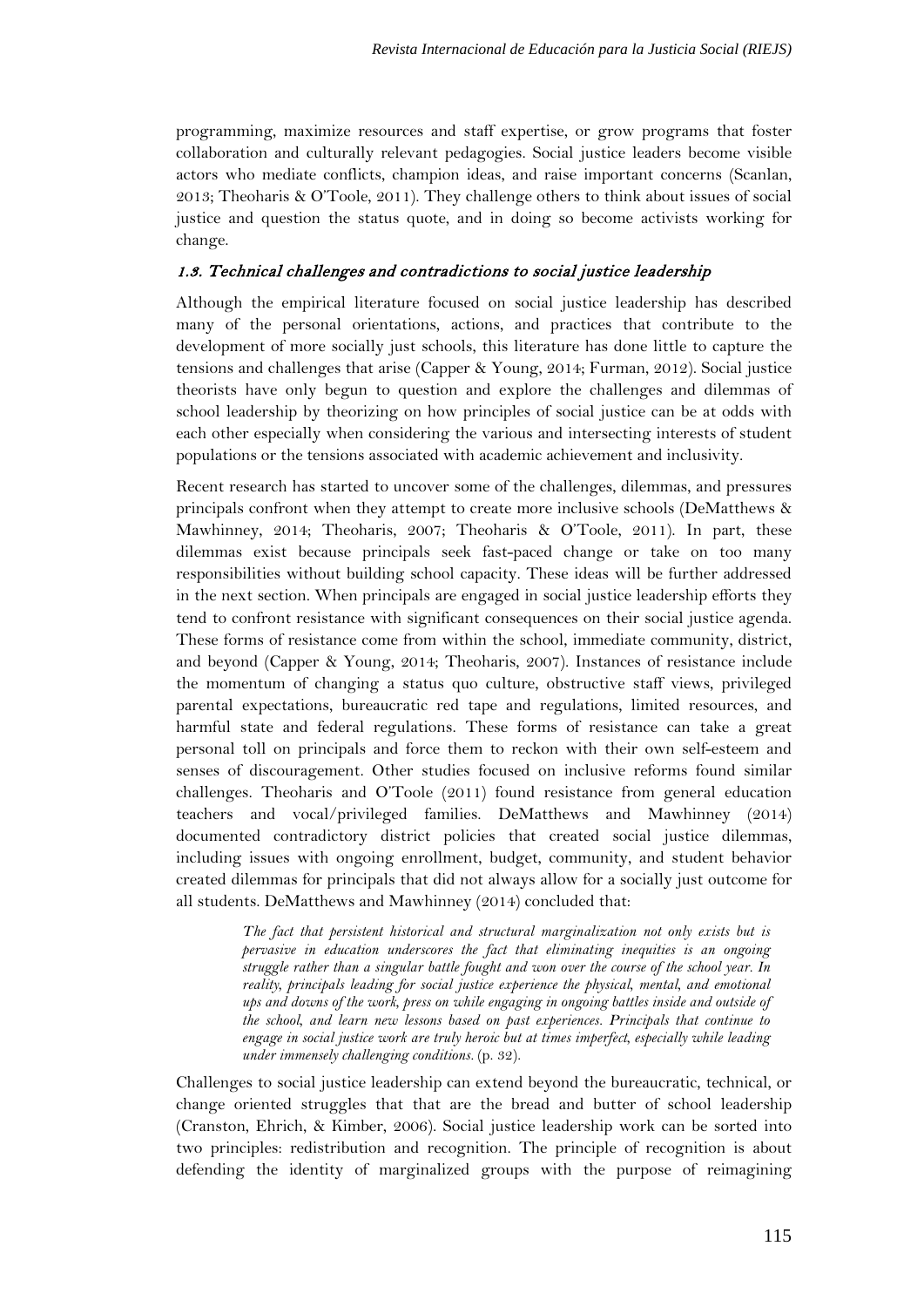mainstream conceptualizations or stereotypes of marginalized groups not traditionally viewed as communities of value. The principle of redistribution is concerned with economically defined groups struggling to end exploitation for the purpose of achieving redistribution (Fraser, 1997). North (2006) argues that the principles of redistribution and recognition create contradictions for practitioners seeking to create more socially just schools because these two principles can conflict. For example, North (2006) described a fictional but plausible example of a school funding reform that provided equal funds to each school (an example of redistribution), which in turn, diluted a school that served a marginalized community ability to procure additional resources for the development and implementation of a culturally relevant curriculum (an example of recognition). These kinds of conflicts are common in the daily work of school leaders as they seek to establish more inclusive schools.

School leaders often confront dilemmas when attempting to create more inclusive schools because inclusion simultaneously incorporates principles of redistribution and recognition, but also because schools have finite resources and tend to serve various marginalized student groups with different interests. These conflicts have not been sufficiently described in the literature. Despite the paucity of research, dilemmas to social justice leadership can be easily hypothesized when considering the challenges of inclusion. School context, academic or behavioral challenges associated with specific disabilities, school budget, and parental decision-making complicate social justice leadership work and can pose serious dilemmas for school leaders.

School context is important because the various student groups, their identities, and needs shape how resources and recognition needs to be shifted to promote equity. Social justice leadership requires that principals recognize and address the historical marginalized racial/ethnic groups, English language learners, students with various disability types and needs, students in poverty, and students who are part of the LGBT community. It has been eloquently argued that social justice leadership must be about becoming experts on, the range of student differences and their intersections… they do not have the option of choosing which student differences they will succeed with and which students of difference they will ignore in doing so (Capper & Young, 2014).

Yet, in practice, these groups compete because schools have limited resources, time, and expertise to address countless groups and issues.

Academic or behavioral challenges associated with certain disability types also create conflict for inclusive schools. The special needs of students can require a great deal of assistance, expertise, and support from teachers and classroom aides (Durlak et al., 2011; McLeskey & Waldron, 2011; Oliver & Reschly, 2010). As previously noted, teachers and administrators often lack training to work with diverse student populations. Thus, in a fully inclusive classroom, particular students with more significant needs might disadvantage other student groups, as students with the most need will receive increased attention and resources will others may be left behind. Some scholars might claim this depiction or argument is unethical and unwarranted. Such claims have a degree of validity, but purist assertions for immediate and full inclusion ignore the serious needs and challenges certain students bring with them to school each day and the feelings school leaders confront as they try to strike balances between supporting a student with intensive needs, supporting all students, and putting teachers in situations they are able to succeed and feel successful.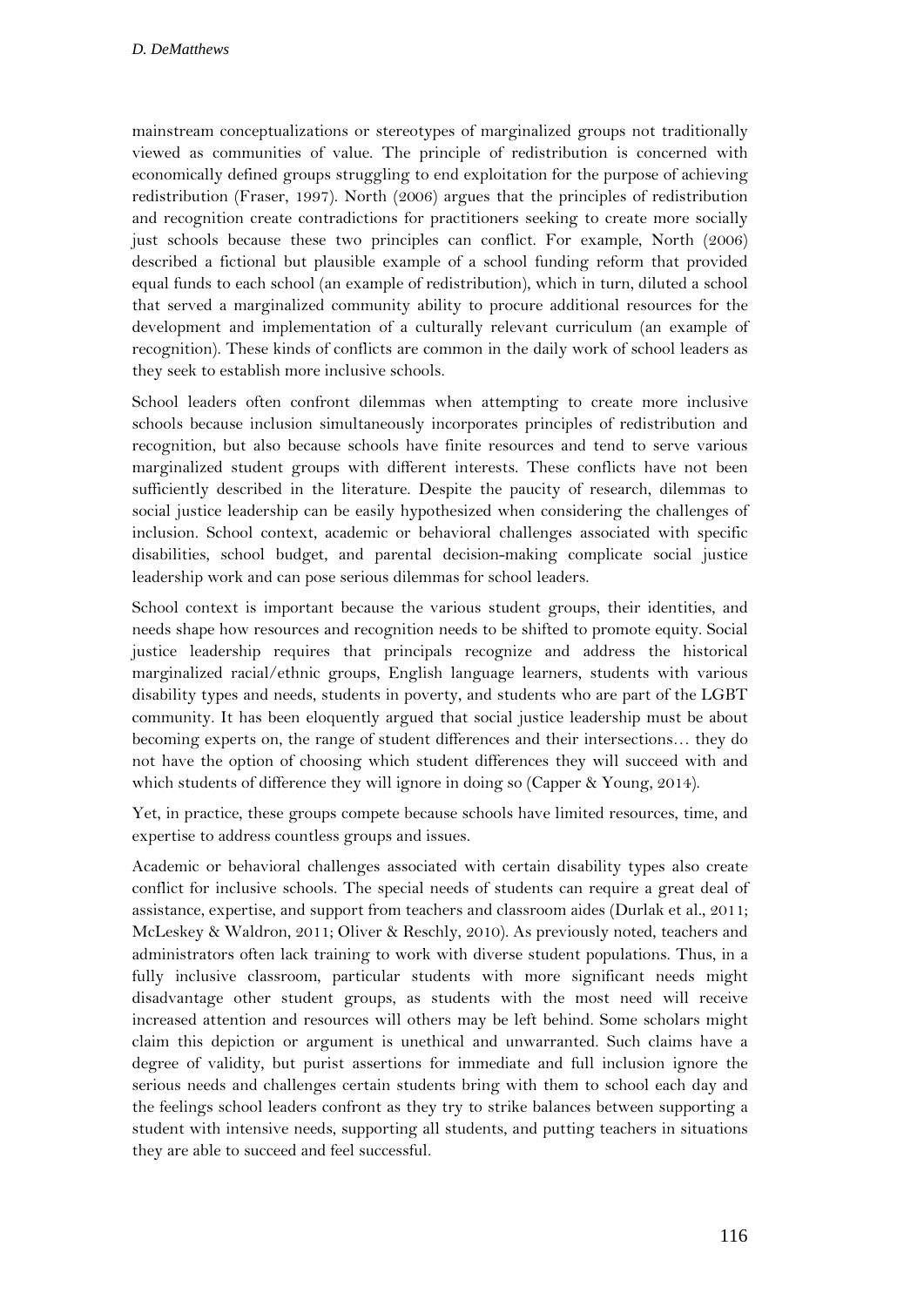School budget is another challenge to social justice leadership because multiple equity issues are present in most schools across a range of student groups and identities (Capper & Young, 2014; Furman, 2012). Recognition and redistribution can be in direct conflict considering that inclusion must apply to all students and extend beyond disability to differences associated with language, race/ethnicity, income level, and sexuality. In some instances, particularly with language, for inclusion to work well teachers need training and may need additional staff to work in co-taught classrooms. Obviously, principals cannot hire positions that don't exist in their school budget so choices must be made between an extra ELL teacher and an extra special education teacher. Who will benefit and who will remain marginalize rests in the balance of these decisions.

Finally, principles of redistribution and recognition can be at odds when working with parents. Conflicts between parents and the school can arise when schools seek to create more inclusive classroom. Parents of students without disabilities may fear their children will have fewer opportunities to learn and be supported in an inclusive classroom (Ferraioli & Harris, 2011; Glazzard, 2011). In these instances, parents should use their powers of persuasion to engage such parents, but also remain steadfast in their school's mission and vision of serving all students. However, parents of students with disabilities may also be against the inclusion of their children. Parents with children in high-needs urban districts or other districts may have fought long and hard to ensure their children gained access to the special education supports and services they need (Harry & Klingner, 2014; Wellner, 2012). Parents may have even seen noticeable positive results since their children entered into special education programs. Moreover, the long fights parents may have had with districts and teachers could instill mistrust between parents and school personnel. Consequently, parents may be against inclusion if they view inclusion as "taking away" supports and services. The solution to the parent challenges is building trust, but trust can take time and some wounds were generated over long periods of time and will take time to heal. In these situations, school leaders confront a dilemma: If they recognize these parents as a marginalized community group and respect their wishes, they will be unable to provide inclusion for some students in the short-term and possibly the long-term because the segregation of a small group of students can be extremely inefficient and costly in an inclusive school since special education teachers would have to be pulled from co-taught inclusive classrooms to segregated classrooms.

# **2. Addressing challenges and proposing solutions**

The idea of social justice leadership is powerful and inspiring, but current research and prescriptive writings have not generated suitable solutions to the persistent and deeprooted equity problems in schools. In part, empirical research seems to suggest that quick equity-oriented turnarounds are possible when heroic principals thrust schools to better serve all students. Two flaws are inherent in this assumption. First, as noted previously, the challenges to creating a more socially just school are immense and take time to overcome. They are deep-rotted in history and present numerous dilemmas for leaders. A lack of policy coherence, budget, time, training, and the sheer number of equity issues makes social justice leadership an almost impossible task. The deck is stacked against principals and this work. Moreover, heroic principals that can create dynamic change in short time periods are not the norm and most likely never will be. In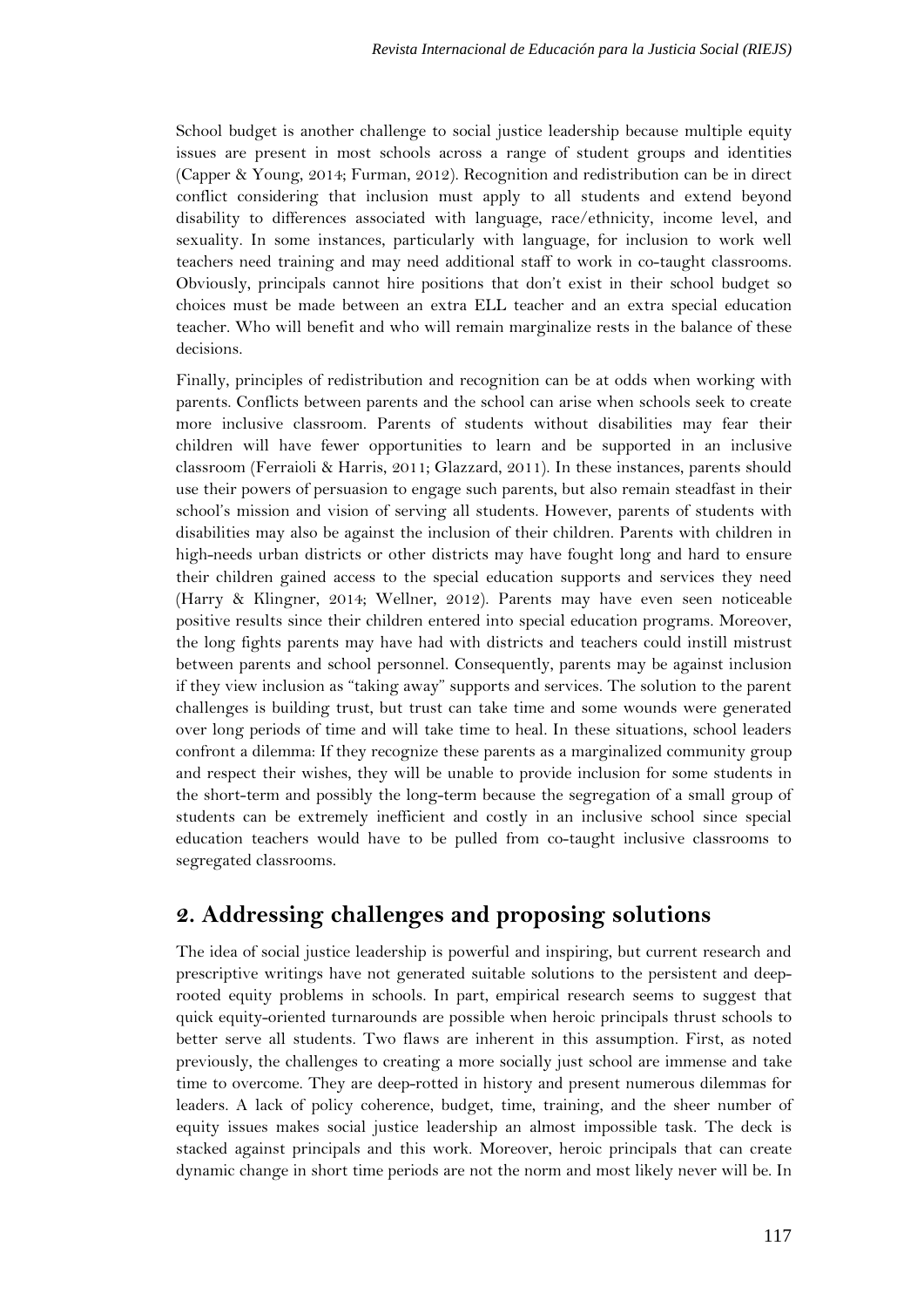addition, numerous studies have documented the quick decline in school improvement when heroic principals or leaders leave (Hargreaves & Fink, 2012).

Second, even heroic school leaders cannot single-handedly overcome certain leadership challenges or dilemmas associated with the recognition and redistribution principles of social justice. Each dilemma is a problem that extends beyond the principal's skill, command, and time commitments. Many of the problems are associated with larger problems in education policy, district structures, and community relationships that extend far beyond the school's walls or community. For such problems, creating a more equitable school is not directly linked to a principal's expertise, communication skills, or personal values. Rather, the solution exists outside of the scope of the principalship and school and should prompt principals to be a part of political and policy-related advocacy work at all levels of education policy. Principals should not assume they are leaders of such advocacy work considering the numerous job responsibilities assigned to them. Instead, leading for social justice should mean acting as a catalyst for advocacy work within a community.

The dilemmas of social justice leadership should implore equity-minded principals to engage in certain actions and beliefs, but these principals must recognize they cannot do everything. Social justice leadership should be re-envisioned as a school-wide and community-wide endeavor. Principals engage in social justice leadership (e.g., use their knowledge, skills, and expertise) to support the development of a school and community social movement that can further promote the needs of schools and diverse student groups. In part, this work should resemble distributed models of leadership (Gronn, 2009; Heikka, Waniganayake, & Hujala, 2013) with the primary focus on building capacity, leadership, and ownership throughout the school community and all equity issues that impact students and families. The dilemmas of social justice work are almost to great too overcome, except when schools and communities are fully engaged together, when they are well-organized and prepared to advocate for all students, when all educators are prepared to collectively problem solve school-wide or singular problems, and when parents, central office administrators, community organizations, and businesses have identified common interests and work together to collectively address or adapt policy, budget, and other technical problems.

Promoting inclusion and equity are noble and necessary goals for principals, but when leadership is concentrated in the hands of one heroic leader, a few administrators, or when communities are disengaged from decision-making, social justice leadership will only generate superficial and short-term change. It is no surprise that the field of educational leadership has taken such an interest in principals engaging in social justice leadership, but the scope of research, preparation frameworks, and other theoretical writings must focus more broadly on school and community leadership. The cliché, "It takes a village to raise a child" must be evident in the underpinnings of educational policy, principal leadership, and the community if social justice is to take place and take root. When educators, scholars, and policymakers seek to empower communities, schools can be radically transformed into inclusive, caring, and equity-oriented environments that contribute to the academic, social, and emotional growth of our children.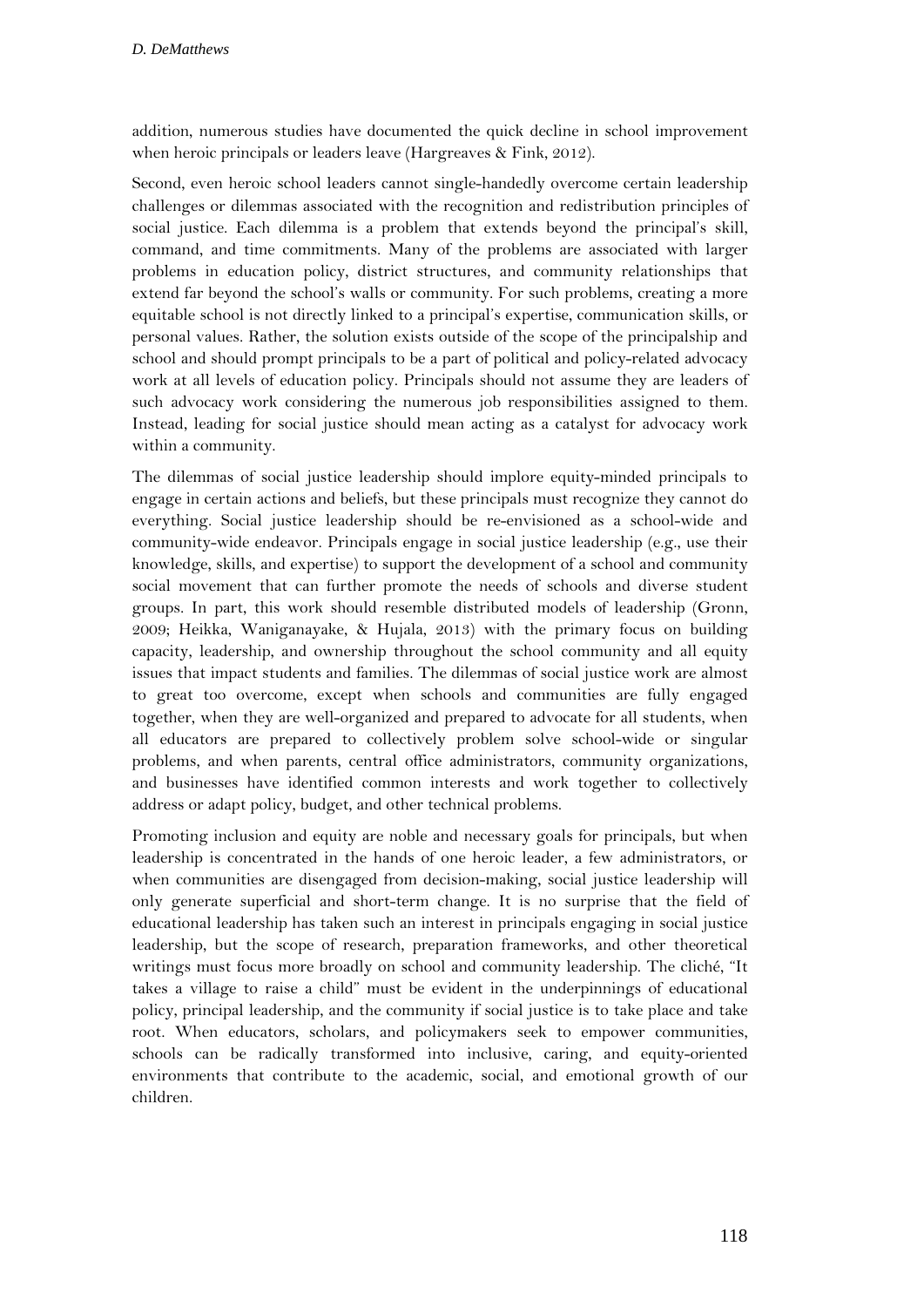### **References**

- Artiles, A. & Trent, S. (1994). Overrepresentation of minority students in special Education: A continuing debate. *The Journal of Special Education*, *27*(4), 410-437.
- Billingsley, B.S. (2007). Recognizing and supporting the critical roles of teachers in special education leadership. *Exceptionality, 15*(3), 163-176.
- Billingsley, B.S., Carlson, E., & Klein, S. (2004). The working conditions and induction support of early career special educators*. Exceptional Children, 70*(3)¸333-347.
- Blanchett, W.J. (2006). Disproportionate representation of African American students in special education: Acknowledging the role of white privilege and racism. *Educational Researcher*, *35*(6), 24-28.
- Bogotch, I.E. (2002). Educational leadership and social justice: Practice into theory. *Journal of School Leadership, 12*(2), 138-156.
- Boscardin, M.L. (2007). What is special about special education administration? Considerations for school leadership. *Exceptionality, 15*(3), 189-200.
- Brooks, J.S., Jean-Marie, G., Normore, A., & Hodgins, D. (2007). Distributed leadership for social justice: Exploring how influence and equity are stretched over an urban high school. *Journal of School Leadership, 17*(4), 378-408.
- Brown, K.M. (2004). Leadership for social justice and equity: Weaving a transformative framework and pedagogy. *Educational Administration Quarterly*, *40*(1), 77-108.
- Brown, K.M. (2006). Leadership for social justice and equity: Evaluating a transformative framework and andragogy. *Educational Administration Quarterly*, *42*(5), 700-745.
- Capper, C.A., Theoharis, G., & Sebastian, J. (2006). Toward a framework for preparing leaders for social justice. *Journal of Educational Administration, 44*, 209-224.
- Capper, C.A., & Young, M.D. (2014). Ironies and limitations of educational leadership for social justice: A call to social justice educators. *Theory Into Practice*, *53*(2), 158-164.
- Christle, C.A., Jolivette, K., & Nelson, C.M. (2005). Breaking the school to prison pipeline: Identifying school risk and protective factors for youth delinquency. *Exceptionality*, *13*(2), 69-88.
- Cranston, N., Ehrich, L.C., & Kimber, M. (2006). Ethical dilemmas: The "bread and butter" of educational leaders' lives. *Journal of Educational Administration, 44*, 106-121.
- Dantley, M.E. y Tillman, L.C. (2006). Social justice and moral transformative leadership. In C. Marshall & M. Oliva (Eds.), *Leadership for social justice: Making revolutions in education* (pp. 19-34). Boston, MA: Allyn & Bacon.
- Darling-Hammond, L. (2007). Race, inequality and educational accountability: The irony of 'No Child Left Behind'. *Race Ethnicity and Education*, *10*(3), 245-260.
- DeMatthews, D.E. (2015). Clearing a path for inclusion: Distributing leadership in a high performing elementary school. *Journal of School Leadership, 25*(6), 1-24.
- DeMatthews, D.E. & Mawhinney, H.B. (2013). Addressing the inclusion imperative: An urban school district's responses. *Education Policy Analysis Archives, 21*(61), 1-24.
- DeMatthews, D.E. & Mawhinney, H.B. (2014). Social justice leadership and inclusion: Exploring challenges in an urban district struggling to address inequities. *Educational Administration Quarterly*, *50*(5), 844-881.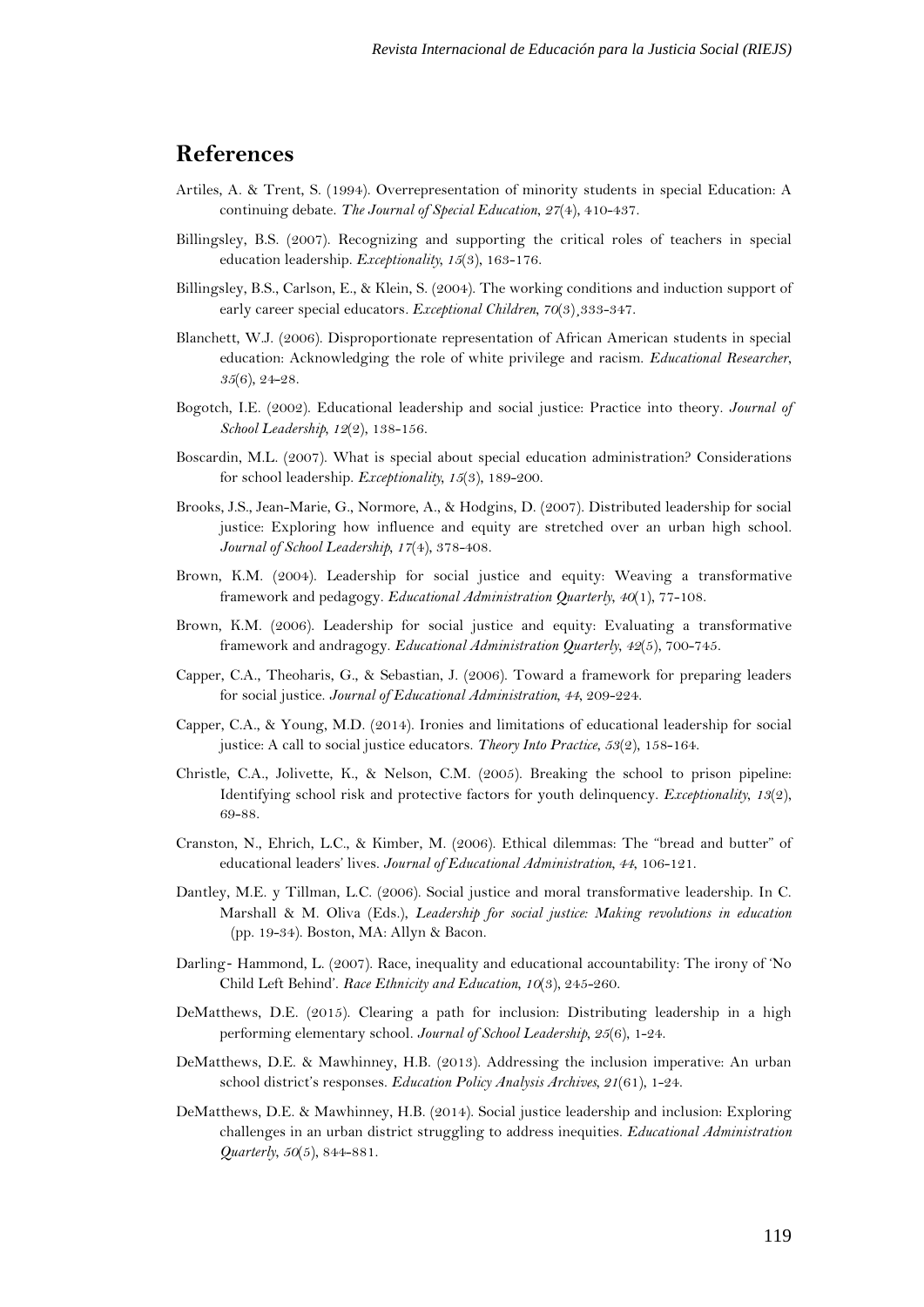- Donovan, S. & Cross, C. (2002). *Minority students in special and gifted education.* Washington, DC: National Academy Press.
- Durlak, J.A., Weissberg, R.P., Dymnicki, A.B., Taylor, R.D., & Schellinger, K.B. (2011). The impact of enhancing students' social and emotional learning: A meta‐ analysis of school‐ based universal interventions. *Child Development*, *82*(1), 405-432.
- Dutro, E. (2010). What "hard times" means: Mandated curricula, class-privileged assumptions, and the lives of poor children. *Research in the Teaching of English, 44,* 255–291.
- Ferraioli, S.J. & Harris, S.L. (2011). Effective educational inclusion of students on the autism spectrum. *Journal of Contemporary Psychotherapy*, *41*(1), 19-28.
- Fraser, N. (1997). *Justice interruptus: Critical reflections on the "postsocialist" condition*. New York: Routledge.
- Friend, M., Cook, L., Hurley-Chamberlain, D., & Shamberger, C. (2010). Co-teaching: An illustration of the complexity of collaboration in special education. *Journal of Educational and Psychological Consultation, 20*, 9-27.
- Furman, G. (2012). Social justice leadership as praxis: Developing capacities through preparation programs. *Educational Administration Quarterly, 48*(2), 191-229.
- Glazzard, J. (2011). Perceptions of the barriers to effective inclusion in one primary school: voices of teachers and teaching assistants. *Support for Learning*, *26*(2), 56-63.
- Gregory, A., Skiba, R.J., & Noguera, P.A. (2010). The achievement gap and the discipline gap: Two sides of the same coin? *Educational Researcher*, *39*(1), 59-68.
- Griffith, J. (1999). The school leadership/school climate relation: Identification of school configurations associated with change in principals. *Educational Administration Quarterly*, *35*(2), 267-291.
- Gronn, P. (2009). Leadership configurations. *Leadership, 5*(3), 381–394.
- Hallinger, P. & Heck, R.H. (1998). Exploring the principal's contribution to school effectiveness: 1980‐ 1995. *School Effectiveness and School Improvement, 9*(2), 157-191.
- Hallinger, P., Lee, M., & Ko, J. (2014). Exploring the impact of school principals on teacher professional communities in Hong Kong. *Leadership and Policy in Schools*, *13*(3), 229-259.
- Hargreaves, A. & Fink, D. (2012). *Sustainable leadership*. New York: John Wiley & Sons.
- Harry, B. & Klinger, J. (2014). *Why are so many minority students in special education?Understanding race and disability in schools.* New York: Teachers College Press.
- Heikka, J., Waniganayake, M., & Hujala, E. (2013). Contextualizing distributed leadership within early childhood education: Current understandings, research evidence and future challenges. *Educational Management, Administration and Leadership, 41*(1), 30-44.
- Holmes, K., Clement, J., & Albright, J. (2013). The complex task of leading educational change in schools. *School Leadership & Management*, *33*(3), 270-283.
- Horng, E. & Loeb, S. (2010). New thinking about instructional leadership**.** *Phi Delta Kappan, 92*(3), 66-69.
- Jacobson, S. (2011). Leadership effects on student achievement and sustained school success. *International Journal of Educational Management*, *25*(1), 33-44.
- Jansen, J.D. (2006). Leading against the grain: The politics and emotions of leadingfor social justice in South Africa. *Leadership and Policy in Schools, 5*, 37-51.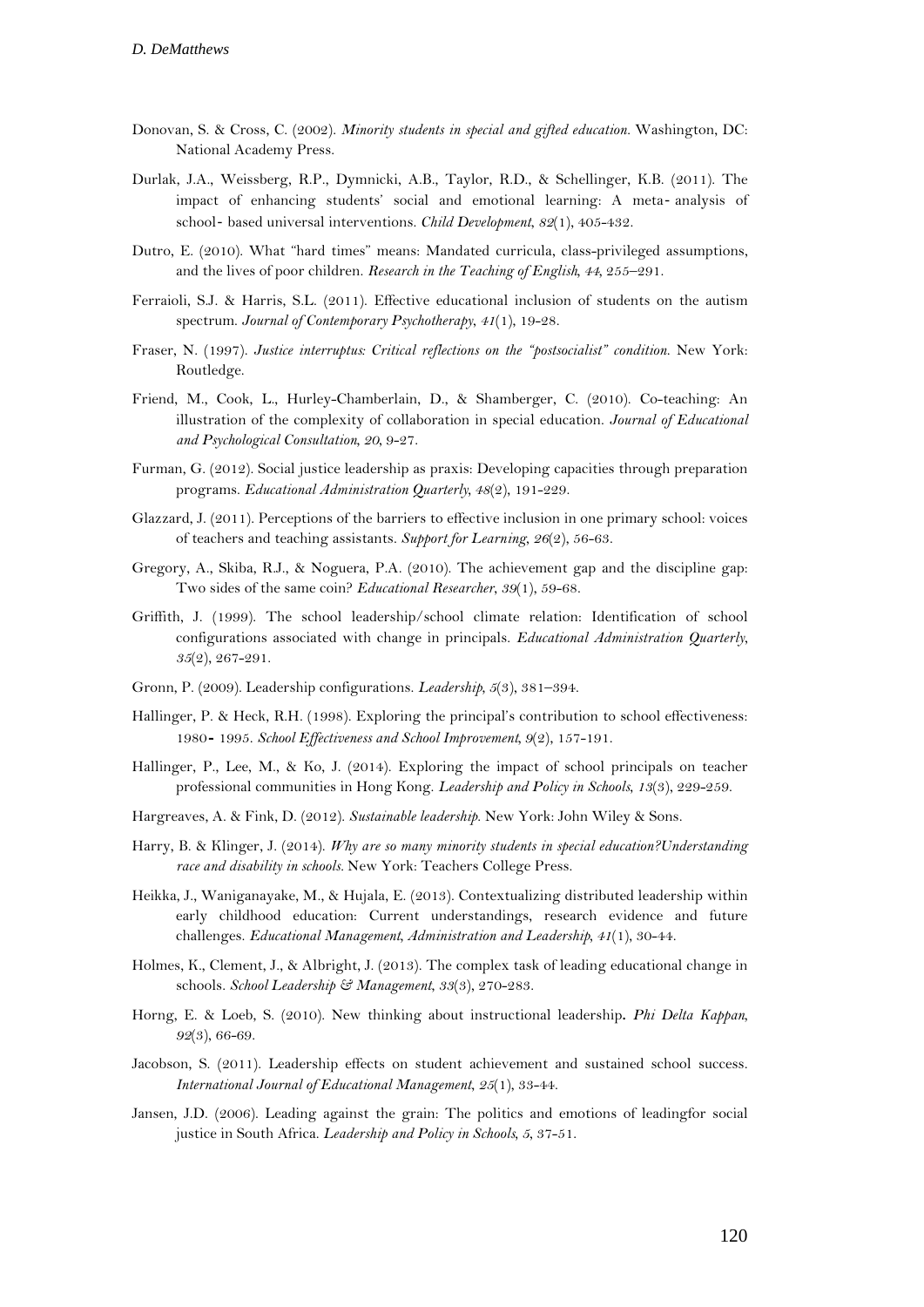- Jean-Marie, G. (2008). Leadership for social justice: An agenda for 21st centuryschools. *The Educational Forum, 72*, 340-354.
- Jean-Marie, G., Normore, A.H., & Brooks, J.S. (2009). Leadership for social justice: Preparing 21 st century school leaders for a new social order. *Journal of Research on Leadership Education*, *4*(1), 1-31.
- Katzman, L. (2007). High-stakes testing. In A. Bursztyn (Ed.), *The Praeger handbookof special education* (pp. 127-129). Westport, CN: Praeger.
- Ladson-Billings, G. & Tate, W.F. (1995). Toward a critical race theory of education. *Teachers College Record, 97*, 47-68.
- Leithwood, K., Seashore-Louis, K., Anderson, S., & Wahlstrom, K. (2004). *How leadership influences student learning*. Retrieved from http://www.wallacefoundation.org/knowledgecenter
- Leithwood, K., Patten, S., & Jantzi, D. (2010). Testing a conception of how school leadership influences student learning. *Educational Administration Quarterly, 46*(5), 671-706.
- May, H. & Supovitz, J.A. (2011). The scope of principal efforts to improve instruction. *Educational Administration Quarterly*, *47*(2), 332-352.
- McKenzie, K.B., Christman, D.E., Hernandez, F., Fierro, E., Capper, C.A., Dantley, M., ... & Scheurich, J.J. (2008). From the field: A proposal for educating leaders for social justice. *Educational Administration Quarterly*, *44*(1), 111-138.
- McLeskey, J. & Waldron, N.L. (2011). Educational programs for elementary students with learning disabilities: Can they be both effective and inclusive? *Learning Disabilities Research & Practice*, *26*(1), 48-57.
- Milner, H.R. (2010). What does teacher education have to do with teaching? Implications for diversity studies. *Journal of Teacher Education*, *61*(2), 118-131.
- Nanus, B. (1992). *Visionary leadership: Creating a compelling sense of directions for your organization*. San Francisco, CA: Jossey-Bass.
- Neumerski, C.M. (2013). Rethinking instructional leadership, a review: What do we know about principal, teacher, and coach instructional Leadership, and where should we go from here? *Educational Administration Quarterly*, *49*(2), 310-347.
- North, C.E. (2006). More than words? Delving into the substantive meaning(s) of "social justice" in education. *Review of Educational Research, 76*, 507-535.
- Odden, A. (2011). Manage "human capital" strategically. *Phi Delta Kappan*, *92*(7), 8-28.
- Oliver, R.M. & Reschly, D.J. (2010). Special education teacher preparation in classroom management: Implications for students with emotional and behavioral disorders. *Behavioral Disorders*, *35*(3), 188-199.
- Osgood, R. (2005). *The history of inclusion in the United States*. Washington, DC: Gallaudet University Press.
- Pazey, B.L., & Cole, H.A. (2013). The role of special education training in the development of socially just leaders building an equity consciousness in educational leadership programs. *Educational Administration Quarterly, 49*(2), 243-271.
- Riester, A.F., Pursch, V., & Skrla, L. (2002). Principals for social justice: Leaders of school success for children from low-income homes. *Journal of School Leadership, 12*, 281-304.
- Robinson, V.M. (2010). From instructional leadership to leadership capabilities: Empirical findings and methodological challenges. *Leadership and Policy in Schools*, *9*(1), 1-26.